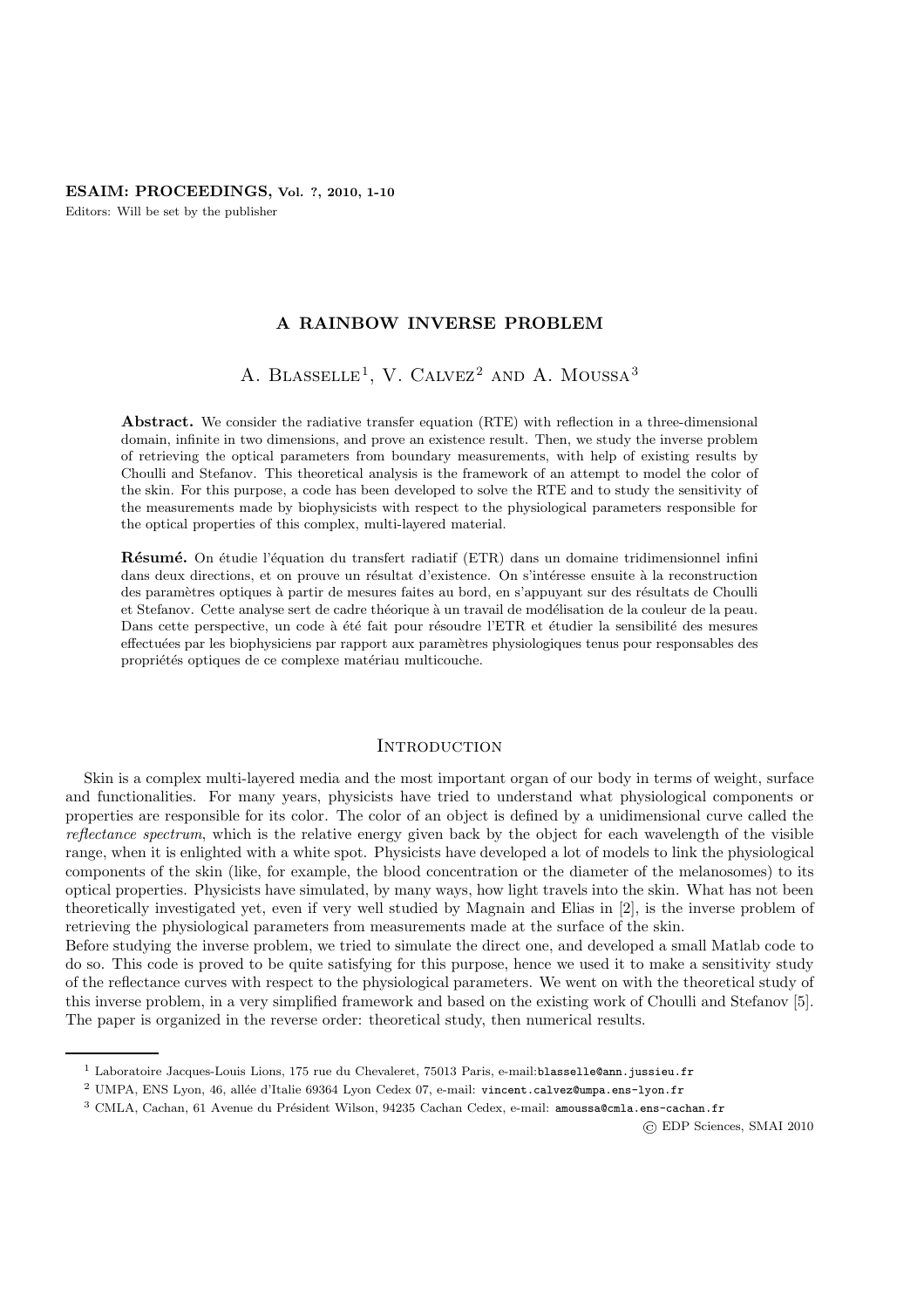## 1. Modeling

# 1.1. The radiative transfer equation

When light enters an object  $X$ , the photons propagate in straight line, unless they are absorbed by the material or scattered (and possibly deviated) by various entities. One classical way to describe the light intensity is the use of a probability density function  $(p.d.f.)$ : f, that depends on the position x and the velocity v of the photon.

The set of all possible directions,  $V$  is all or part of the sphere  $\mathbb{S}^2$ . The physical interaction with the material is described by:

- the absorption coefficient  $\mu_a$  (given in  $m^{-1}$ ), which is the number of absorption events per unit length and depend on the position and the direction:  $\mu_a = \mu_a(x, v)$
- the scattering coefficient  $\mu_s = \mu_s(x, v)$  (also in  $m^{-1}$ ), the same quantity for the scattering
- the kernel  $p = p(x, v, w)$  which is a probability density with respect to v. It denotes the probability for a photon arriving with the direction  $w$ , to get a new direction  $v$  after having hit a scatterring center.

If the scattering centers are distant enough from one another (compared to the wavelength), the radiative transfer equation (RTE) describes properly the behaviour of the light intensity:

$$
v \cdot \nabla_x f + (\mu_a(x, v) + \mu_s(x, v)) f(x, v) = \int_V \mu_s(x, w) p(x, v, w) f(x, w) dw \quad \text{in } X \times V \tag{1}
$$

### 1.2. Geometry and boundary conditions

The equation (1) has been written with no internal source of light, and has to be complemented by boundary conditions to model the enlightment of the object. The typical experiment we are interested in is the following: the skin is enlighted from its top, on a large surface, and its color is registered on the same zone. At this scale, the two others dimensions can be considered as infinite. Indeed, the thickness of the whole skin is of the order of 10<sup>−</sup><sup>3</sup> m, whereas the skin is much more extended over our body. Hence, we will model our skin sample as a box infinite in the two planar directions.

When travelling into the skin, the light will encounter several interfaces, one of them being the epidermisdermis junction. Part of the light will get through it, but the remaining amount will be reflected. Hence, our boundary conditions will be:

- a source function  $f_$  modeling the enlightment on the top
- reflection of part of the light at each interface encountered.

## 2. Theoretical inverse problem

Choulli and Stefanov have already proved in [5] that the parameters can be uniquely determined by surface measurements, under the following assumptions, in the case where the RTE (1) is complemented with Dirichlet boundary conditions. We will conduct the same study with mixed boudary conditions by adding a reflection operator. Before getting into the inverse problem, we have to show existence of the light intensity for the direct problem.

## 2.1. Notations and functional framework

We focus in this study on a single layer, so that the first interface encountered is the bottom of the sample. Hence, the position and velocity spaces are:

$$
X = ]0, L[\times \mathbb{R}^2, \quad V = \mathbb{S}^2. \tag{2}
$$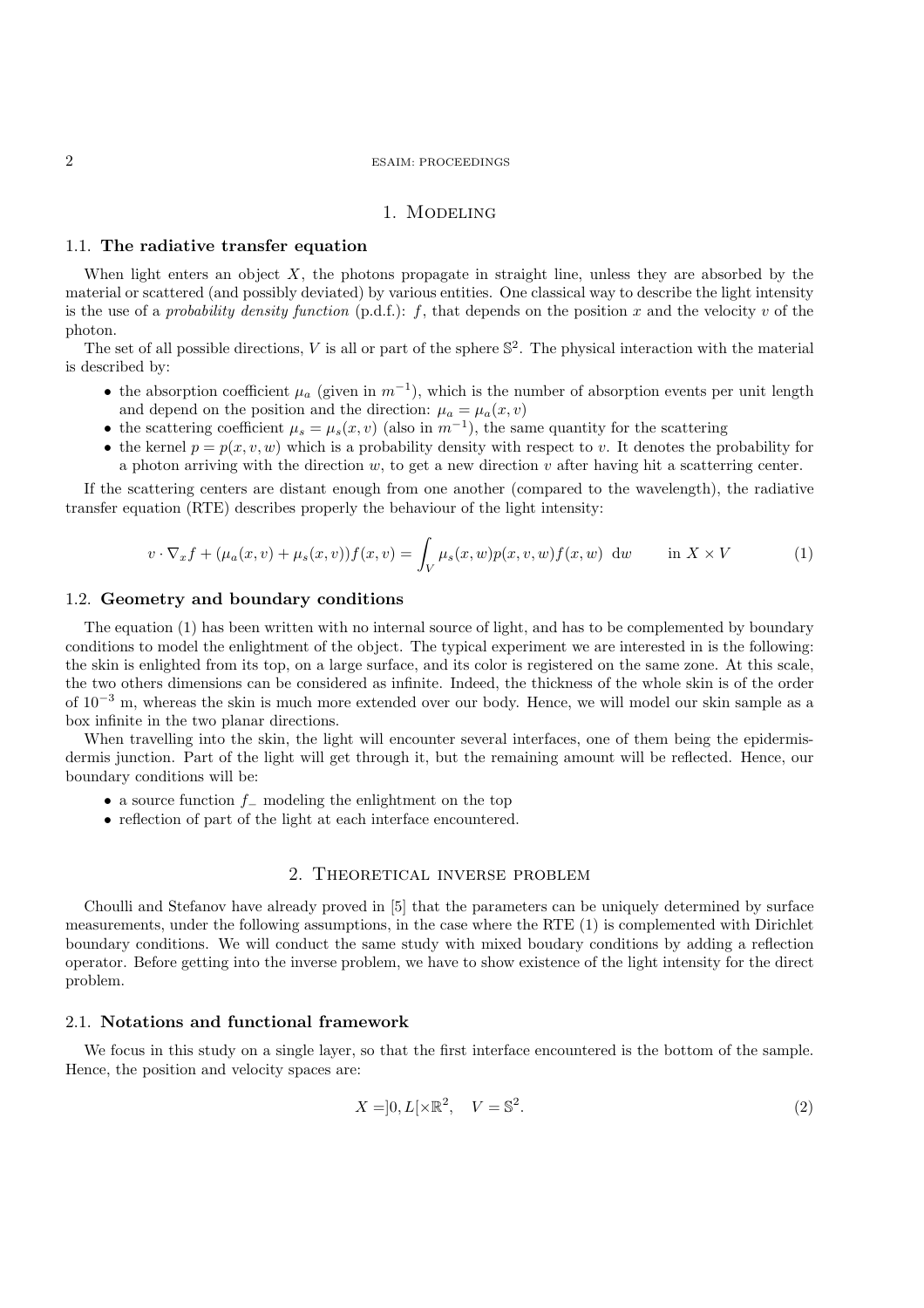



We consider a system of axis on  $X$  whose first direction is normal to the plane of the skin, as illustrated in Figure 1.2. All points belonging to the boundary of X (that is  $\partial X = \{0\} \times \mathbb{R}^2 \cup \{L\} \times \mathbb{R}^2$ ) are denoted with a prime symbol: x', y' and so forth. For  $x' \in \partial X$ , we denote by  $n(x')$  the outward-pointing normal vector. The following sets will be widely used:

$$
\Gamma^{\pm} = \{ \xi = (x', v) \in \partial X \times V / \pm v \cdot n(x') > 0 \},
$$

with the measure  $d\xi = |v.e_1| dx' dv$ . We define the first time of exit by outward (resp. downward) directions:

$$
\tau^{\pm}(x, v) = \min\{t \ge 0 | x \pm tv \in \partial X\}, \quad \tau(x, v) = \tau^-(x, v) + \tau^+(x, v).
$$

We also introduce the absorption coefficient, and the full scattering kernel:

$$
\sigma_a(x, v) = \mu_a(x, v) + \mu_s(x, v),
$$
  

$$
k(x, v, w) = \mu_s(x, w)p(x, v, w).
$$

The enlightment is modeled by  $f_-\in L^1(\Gamma^-, d\xi)$ . The coefficients are assumed to satisfy the following regularity properties [6]:

(i)  $0 \le \mu_s \in \mathcal{L}^{\infty}(X \times V)$  and  $0 < \nu \le \mu_a \in \mathcal{L}^{\infty}(X \times V)$ 

(ii)  $0 \leq k(x, v,.) \in L^1(V)$  for a.e.  $(x, v) \in X \times V$ 

The problem will be studied in the following functional space:

$$
W = \{ f \in L^1(X \times V) \text{ s.t. } v \cdot \nabla f \in L^1(X \times V) \}. \tag{3}
$$

Thanks to Cessenat [3, 4], we know that if  $f \in W$ , its traces on  $\Gamma^{\pm}$  exist and we give the theorem in the case of  $L^1$  spaces:

**Theorem 2.1** (Cessenat). The trace operator  $u \mapsto u|_{\Gamma^{\pm}}$  is continuous from W in  $L^{1}(\Gamma^{\pm}, d\xi)$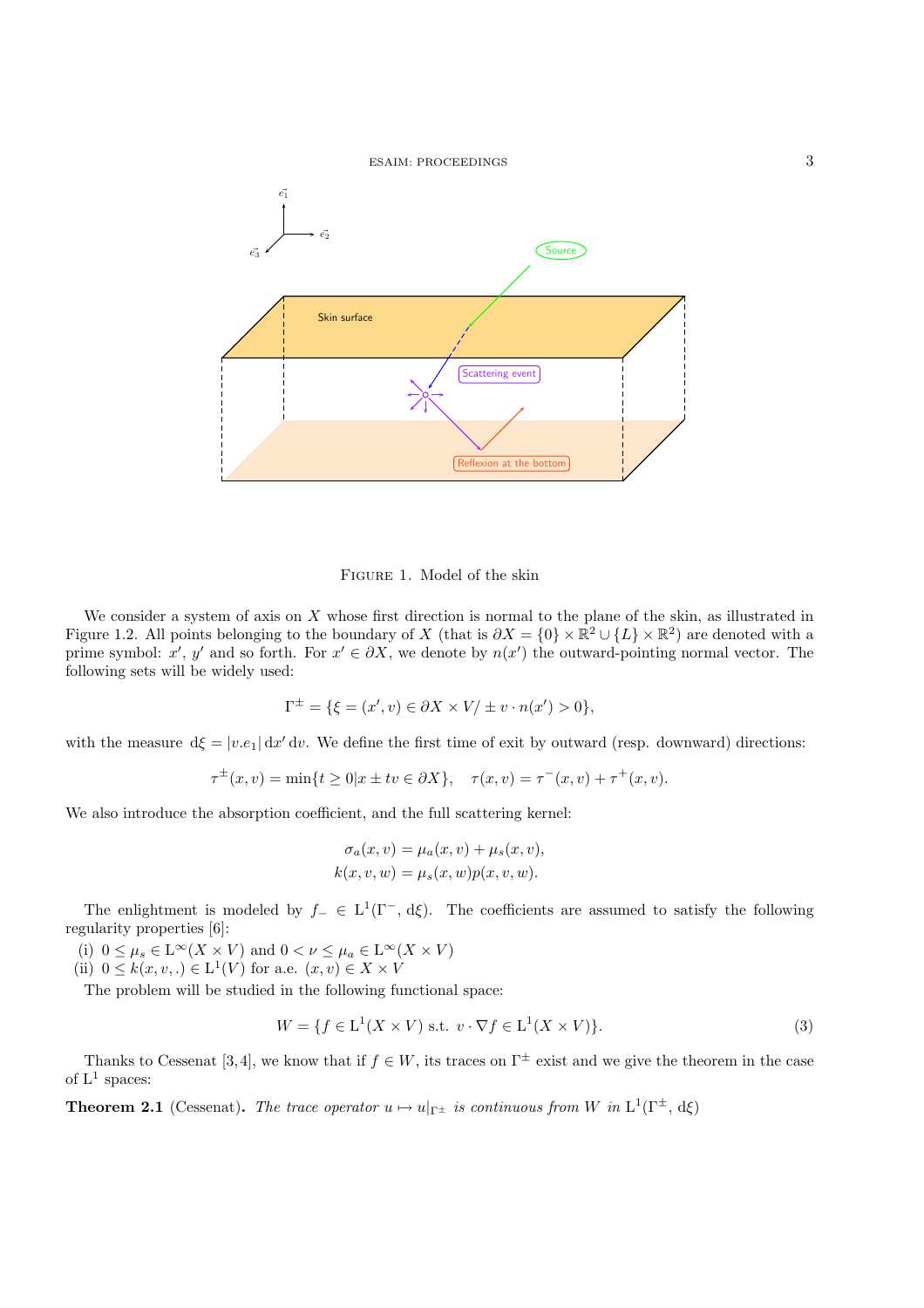We denote classically the albedo operator as follows:

$$
\mathcal{A}f_{-}=f|_{\Gamma^{+}},
$$

where  $f(x, v)$  satisfies (1) with the boundary condition  $f = f_-\text{ on } \Gamma_-\text{.}$  The Boundary Value Problem admits a unique solution in W if  $f_-\in L^1(\Gamma^-, d\xi)$  [6]. Also the albedo operator  $\mathcal{A}: L^1(\Gamma^-, d\tilde{\xi}) \to L^1(\Gamma^+, d\tilde{\xi})$  is a bounded operator, where the boundary measure  $d\xi$  has been replaced by  $d\tilde{\xi} = \min{\tau(x, v), K} |v \cdot e_1| dx' dv$  for some positive number  $K$  [5].

## 2.2. The direct reflection problem

We define a general reflection operator  $\mathcal{R}: L^1(\Gamma^+, d\xi) \to L^1(\Gamma^-, d\xi)$  by:

$$
\mathcal{R}\varphi = \int_{w.n(x')>0} m(x', v, w)\varphi(x', w) \,dw,\tag{4}
$$

where  $m(x', v, w)$  is a boundary transition kernel such that R satisfies the following assumption: there exists  $0 \leq \alpha < 1$  such that,

$$
\forall \varphi \in L^1(\Gamma^+, \, d\xi) \quad \|\mathcal{R}\varphi\|_{L^1(\Gamma^-, \, d\xi)} \le \alpha \|\varphi\|_{L^1(\Gamma^+, \, d\xi)} \tag{5}
$$

If, under our geometrical framework (plane interfaces), we assume that the skin satisfies Snell-Descartes reflection laws at its interfaces (like in our numerical implementation), some grazing rays may be trapped in the material because of the values of the optical indices if we do not remove the planar directions  $v$  (such that  $v.e<sub>1</sub> = 0$ . Hence, the latter assumption is not satisfied for the corresponding reflection operator. The equation (5) expresses that every direction is uniformly partially absorbed (or refracted). In our code, we removed the grazing directions with the angular discretization.

The direct problem we are interested in writes:

$$
\begin{cases}\nv \cdot \nabla_x f(x, v) + \sigma_a(x, v) f(x, v) = \int_V k(x, v, w) f(x, w) \, dw & \text{in } X \times V \\
f|_{\Gamma^-} = f_- + \mathcal{R} f|_{\Gamma^-} & \text{on } \Gamma^-\n\end{cases}
$$
\n(6)

**Theorem 2.2.** Suppose that  $f_-\in L^1(\Gamma^-, d\xi)$ , the reflection operator R verifies (5) and assumptions (i) and (ii) hold true. Then the problem  $(6)$  has a solution f in W.

*Proof.* We define the operator  $\mathcal{T}: L^1(\Gamma^-, \, d\xi) \to L^1(\Gamma^-, \, d\xi)$ :

$$
\mathcal{T}g = \mathcal{R} \circ \mathcal{A}g. \tag{7}
$$

We know that this system has a unique solution in W. We have that  $\mathcal T$  is a contraction operator. Assume first that g and f are nonnegative functions. If we integrate (1) on  $X \times V$  and use Green formula, we get:

$$
\int_{\Gamma^+} v \cdot n(x') f_{|\Gamma^+}(x', v) dx' dv + \int_{\Gamma^-} v \cdot n(x') g(x', v) dx' dv + \int_{X \times V} \sigma_a(x, v) f(x, v) dx dv
$$
  
= 
$$
\int_{X \times V} \int_V k(x, v, w) f(x, w) dx dv dv
$$
  
= 
$$
\int_{X \times V} \mu_s(x, w) f(x, w) dx dw.
$$

Therefore we have:

$$
\int_{\Gamma^+} f|_{\Gamma^+} d\xi - \int_{\Gamma^-} g d\xi = - \int_{X \times V} \mu_a(x, v) f(x, v) dx dv \le 0.
$$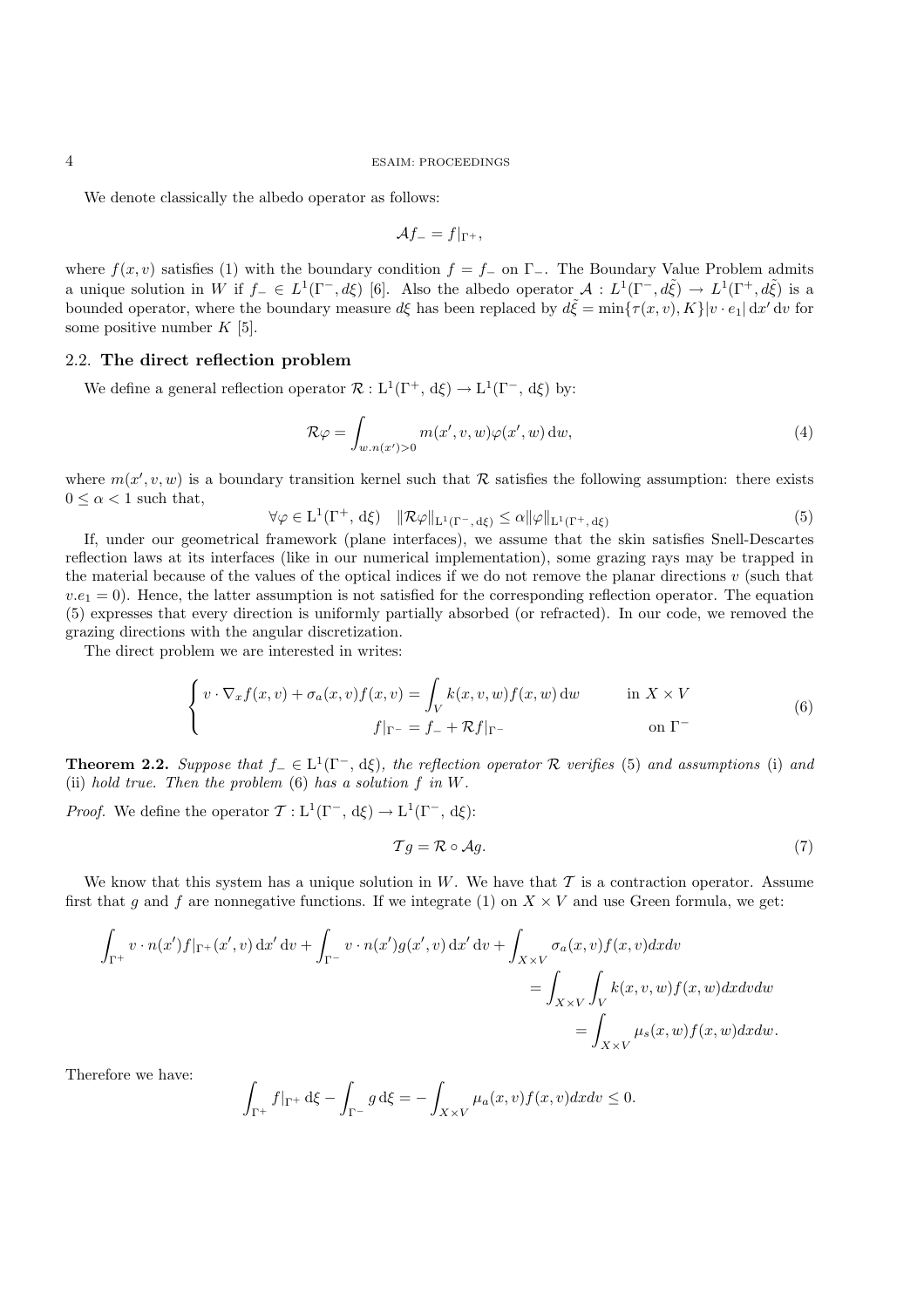For a function whose sign is unknwon, we begin by multiplying (1) by  $sgn(f)(x, v)$  and then we integrate by parts. Using the fact that  $\nabla |f| = sgn(f)\nabla f$ , and  $sgn(f)f = |f|$  we obtain the exact same conclusion for functions having no specific sign, namely that:

$$
||f||_{L^1(\Gamma^+, \, d\xi)} \leq ||g||_{L^1(\Gamma^-, \, d\xi)}.
$$

The assumption (5) directly ensures that T is a contraction operator. Denoting by I the identity of  $L^1(\Gamma^-, d\xi)$ , we know that  $I - \mathcal{T}$  is invertible. Thereby the solution of (6) satisfies

$$
(I - T)f = f_{-} \qquad \text{on } \Gamma^{-}.
$$
 (8)

 $\Box$ 

### 2.3. The inverse problem without reflection

We assume in this Section that the absorption coefficient  $\sigma_a$  does not depend on the velocity v. In [5], the authors prove that under suitable assumptions, the albedo operator  $\mathcal{A}: f_-\to f|_{\Gamma^+}$  determines uniquely the coefficient  $\sigma_a(x)$ . In addition, when the space dimension is higher than 3, the albedo operator also characterizes the scattering kernel  $k(x, v, w)$ .

We briefly sketch their arguments below. The main idea is to decompose the albedo operator into three parts: the solution to (1) with the boundary condition  $f_ - = \delta_{\Gamma} (x' - x'_0) \delta_V (v - v_0)$  is given by  $f(x, v) =$  $f_1(x, v) + f_2(x, v) + f_3(x, v)$ , where  $f_1$  is the contribution of an incoming laser subject to absorption only. It verifies:

$$
v \cdot \nabla f_1(x, v) + \sigma_a(x) f_1(x, v) = 0,\tag{9}
$$

and the solution is explicitely given by:

$$
f_1(x,v) = |n(x'_0) \cdot v_0| \int_0^{\tau_+(x,v)} \exp\left(-\int_0^{\tau_-(x,v)} \sigma_a(x-pv) \,dp\right) \delta(x-x'_0-tv) \delta(v-v_0) \,dt. \tag{10}
$$

The second contribution  $f_2$  results from trace of this laser (a single line parametrized by  $x'_0 + tv_0$ ) which is scattered and absorbed. It satisfies:

$$
v \cdot \nabla_x f_2(x, v) + \sigma_a(x) f_2(x, v) = \alpha(x, v_0) k(x, v, v_0) \delta(x - \tau_-(x, v_0) v_0), \tag{11}
$$

and the solution is explicitely given by:

$$
f_2(x,v) = |n(x'_0) \cdot v_0| \int_0^{\tau_-(x,v)} \int_0^{\tau_+(x,v)} \exp\left(-\int_0^s \sigma_a(x - pv) \, dp\right)
$$
  
×  $\exp\left(-\int_0^{\tau_-(x-sv,v_0)} \sigma_a(x - sv - pv_0) \, dp\right) k(x - sv, v_0, v) \delta(x - x'_0 - sv - tv_0) \, dt \, ds.$  (12)

The reminder  $f_3$  has no explicit formulation. However it is proven in [5] that it is a function. Namely, it satisfies the following estimate:

$$
(\min\{\tau, K\})^{-1} |n(x_0') \cdot v_0|^{-1} f_3(x, v) \in L^1(X \times V) \quad \text{uniformly in } (x_0', v_0). \tag{13}
$$

Let us sketch the arguments of [5] in our context (see also [1] for a comprehensive review). We restrict to  $x'_0 = 0$  for the sake of clarity. At first glance we look for a solution of the form

$$
f(x,v) = \alpha(x,v)\delta(x-\tau_-(x,v)v)\delta(v-v_0) + g(x,v),\tag{14}
$$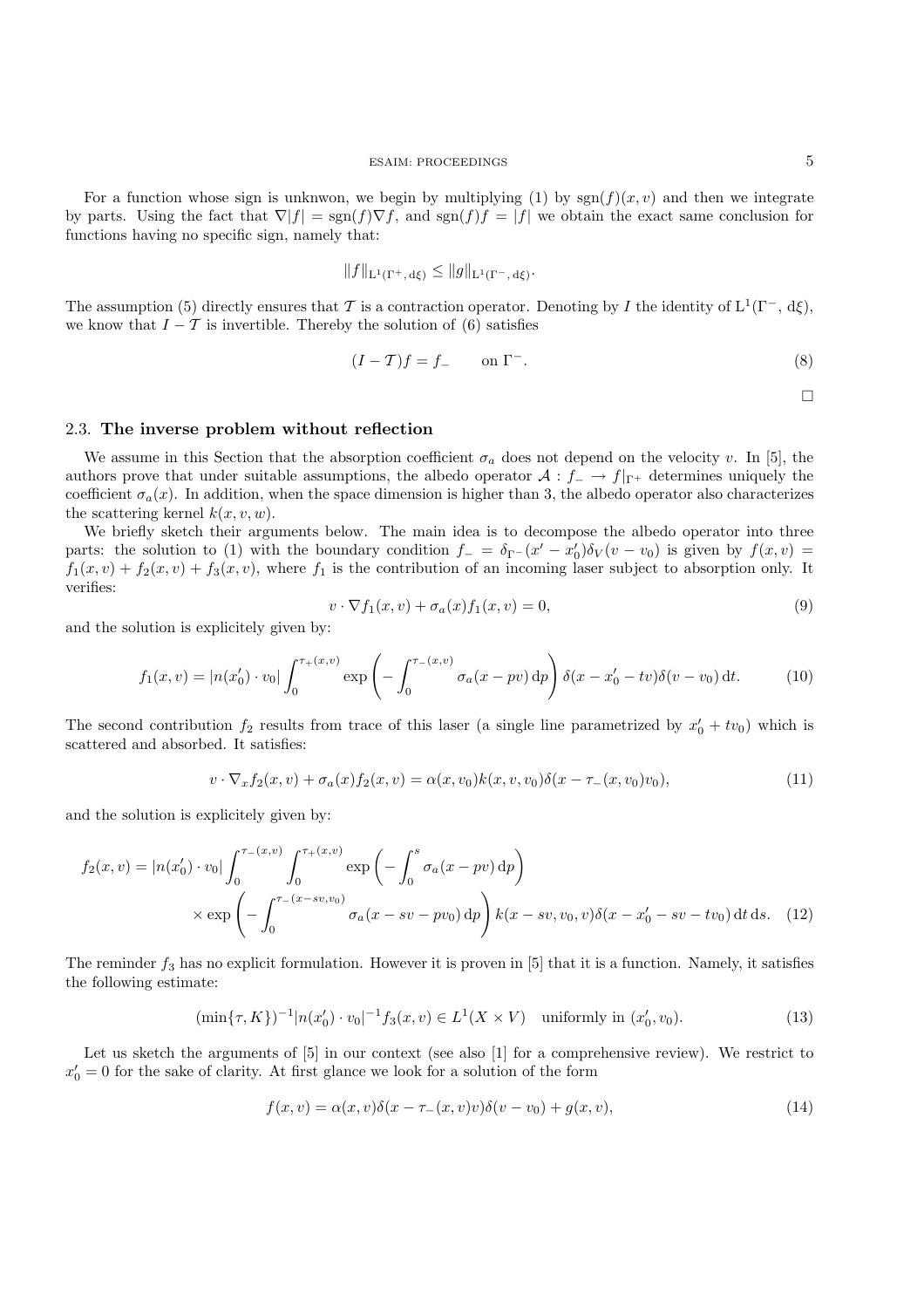where  $g(x, v)$  contains lower order distribution terms (namely either the support of the singular parts is of lower dimension, or they are simply functions [1, 5]). Plugging (14) into (1), we obtain the following equation for  $\alpha$ and  $q$ :

$$
v \cdot \left(\nabla_x \alpha(x,v)\delta(x-\tau_-(x,v)v) + \alpha(x,v)\left(\mathrm{Id}-e_1\otimes \frac{v}{v\cdot e_1}\right)\nabla_x \delta(x-\tau_-(x,v)v)\right)\delta(v-v_0)
$$

$$
+ \sigma_a(x)\alpha(x,v)\delta(x-\tau_-(x,v)v)\delta(v-v_0) + v\cdot\nabla_x g(x,v) + \sigma_a(x)g(x,v)
$$

$$
= \alpha(x,v_0)k(x,v,v_0)\delta(x-\tau_-(x,v_0)v_0) + \int_w k(x,v,w)g(x,w)dw,
$$

where we have used the explicit formulation:  $\tau_-(x, v) = \frac{x \cdot e_1}{v \cdot e_1}$ . Therefore we get:

$$
(v \cdot \nabla_x \alpha(\tau_-(x, v_0)v_0, v_0) + \sigma_a(\tau_-(x, v_0)v_0)\alpha(\tau_-(x, v_0)v_0, v_0)) \delta(x - \tau_-(x, v_0)v_0)\delta(v - v_0)
$$
  
+ 
$$
v \cdot \nabla_x g(x, v) + \sigma_a(x)g(x, v) = \alpha(x, v_0)k(x, v, v_0)\delta(x - \tau_-(x, v_0)v_0) + \int_w k(x, v, w)g(x, w)dw.
$$
 (15)

By identifying the leading order term (a direct product of Dirac masses), we eventually obtain:

$$
v \cdot \nabla_x \alpha(\tau_-(x, v_0)v_0, v_0) + \sigma_a(\tau_-(x, v_0)v_0)\alpha(\tau_-(x, v_0)v_0, v_0) = 0,
$$

in other words,

$$
\frac{d}{ds}\alpha(x(s),v_0) + \sigma_a(x(s))\alpha(x(s),v_0) = 0, \quad x(s) = sv, \quad s = 0 \dots \tau_+(0,v_0).
$$

This equation essentially determines the fate of a laser without scattering. The solution is known as the Radon (or X-ray) transform of  $\sigma_a$ :

$$
\alpha(x,v) = \exp\left(-\int_0^{\tau_-(x,v)} \sigma_a(x-sv)ds\right).
$$

In particular, this entirely determines the absorption rate  $\sigma_a(x)$  (cf. [5,7] and references therein).

The next contribution in the development of  $g = f_2 + f_3$  is issued from secondary scattering of this first dominant laser trace, namely the transport equation with source term (11), which is solved assuming that the last integral contribution is negligible in (15). The boundary value is  $f_2|_{\Gamma_+}=0$ . Consequently, one may compute the measure solution of (11). It explicitely writes as follows:

$$
f_2(x,v) = \int_{t=0}^{\tau_-(x,v)} \exp\left(-\int_{s=0}^t \sigma_a(x-sv)ds\right) \alpha(x-tv,v)k(x-tv,v,v_0)\delta(x-tv-\tau_-(x-tv,v_0)v_0)dt. \tag{16}
$$

One of the major conclusion of [5] concerns the role of the dimension. Indeed, if  $N > 3$  a ray  $(x, v)$  in the phase space  $X \times V$  will not go through the support of the source  $\{x = \tau_-(x, v_0)v_0\} \times \{v_0\}$  except on a zero-measure set. This is not the case in dimension 2. As a consequence, the distribution (16) is a singular measure as soon as  $N \geq 3$ , because it is supported on rays issued from the laser source. Hence it can be distinguished from the reminder  $f_3$  (13). This enables to retrieve the scattering kernel k. Such a procedure cannot be performed in dimension 2. The stability issue of the inverse problem is discussed in [1].

To conclude this theoretical presentation of the inverse problem, let us mention the generalization of above results to the case of pure reflection (without scattering and refraction at the interface) when measurements are possible only at the upper boundary (from where the laser is issued). First, the dominant contribution is given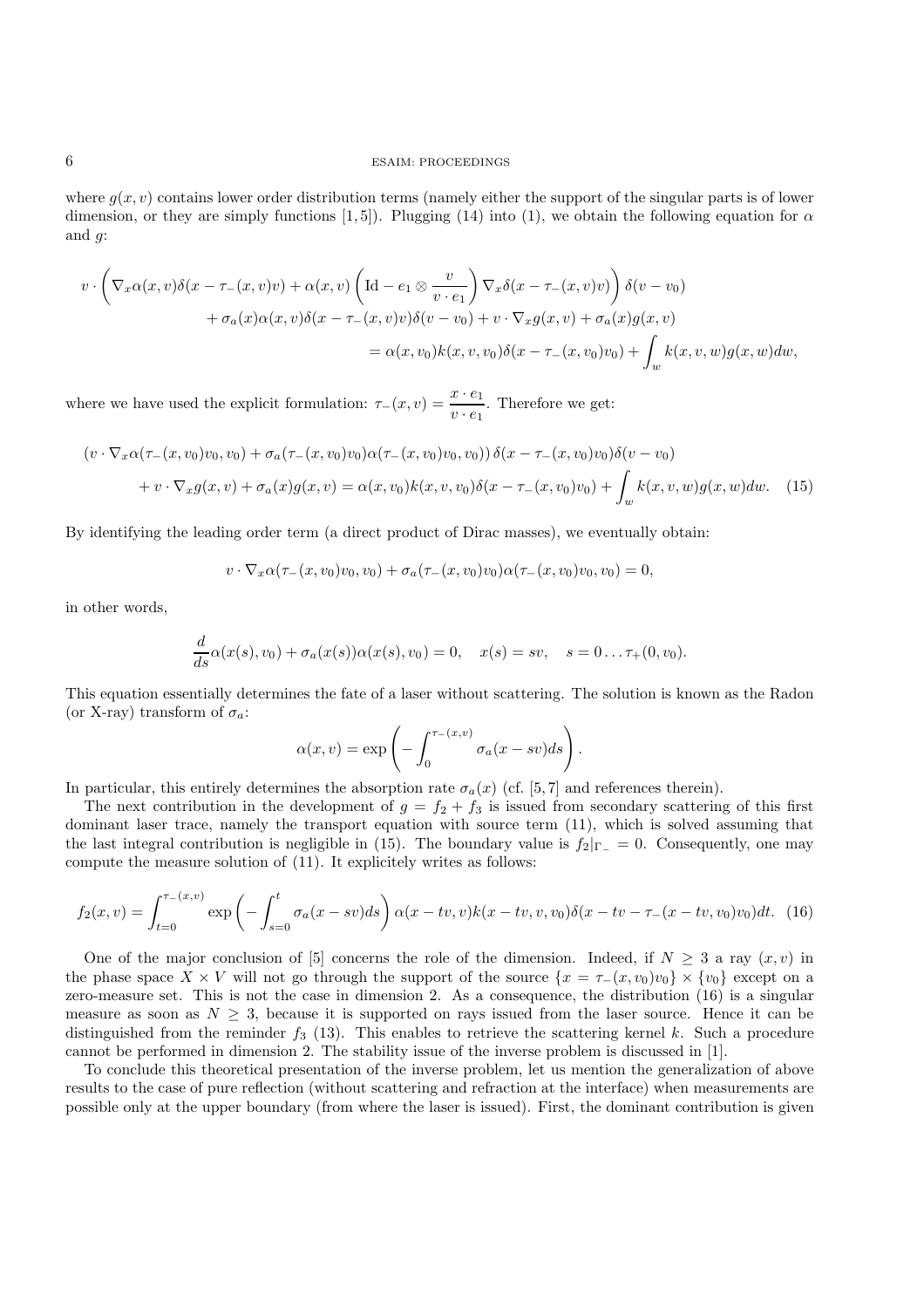by the successive reflection of the laser:

$$
f_1(x,v) = \sum_{n\geq 0} \alpha_n(x,v) \delta(x - x_n - \tau_-(x,v_{io})v_{io}) \delta(v - v_{io}) + g(x,v),
$$

where  $v_{io}$  denotes successively the incoming  $v_i = v_0$  or the outcoming  $v_o = \mathcal{R}v_0$  velocity, and  $x_n$  is the sequence of impact points. We focus on  $\alpha_1(x_2, v_0)$  which combines successive absorptions along the two first rays:

$$
\alpha_1(x,v_o) = \exp\left(-\int_0^{\tau_-(x_1,v_i)} \sigma_a(x_i-sv)ds\right) \times \exp\left(-\int_0^{\tau_-(x_2,v_o)} \sigma_a(x_2-sv_o)ds\right).
$$

It is known that the first term in the product, namely the Radon transform, characterizes the absorption rate  $\sigma_a$  [7]. It would be interesting to prove whether or not the product also characterizes  $\sigma_a$ .

The second contribution  $f_2$  can be expressed as above. It shares similar properties with the case without reflection: namely it is a singular measure in dimension  $N \geq 3$ . So we expect the Albedo operator to characterize the scattering kernel in the presence of reflection too.

## 3. Numerical simulations

### 3.1. Simplifying assumptions

We do not focus on a single layer anymore, because skin is structured in many of them. We only consider here the most important ones: the epidermis, the dermis and the hypodermis. We assume that the absorption and scattering coefficients are constant in each part, and that the probability density function obeys the Henvyey-Greenstein law, namely:

$$
p(x, v, w) = \frac{1 - g^2}{(1 + g^2 - 2gv.w)^{\frac{3}{2}}},
$$

where g is the anisotropy factor and is constant in each layer, as described in  $[8]$ . The enlightment we want to model presents cylindrical symmetry, so we get rid of the second spherical angle, to keep the angle with respect to the skin plane. Hence, we only need two scalars: one for the depth (the position), and one for the angle (the direction).

To model the Snell-Descartes law at each interface, we assigne the reflection operator as follows:  $\mathcal{R}\varphi(x',v) =$  $a(x', v)\varphi(x', \tilde{v})$ , where  $\tilde{v} = (-v_1, v_2, v_3)$ . But as we are now interested in what happens on both sides of the interfaces, we have to consider the refraction too. If we consider one of our interfaces, and denote by  $n_u$ , resp.  $n_d$ , the optical index of the upward, resp. downward, layer, the refraction operator can be expressed as  $\mathcal{F}\varphi(x',v) = b(x',v)\varphi(x',\hat{v})$  where  $\hat{v}$  is the direction after refraction given by the well known Snell-Descartes formula  $n_u \sin \alpha_u = n_d \sin \alpha_d$ , and b is the refraction factor, computed from the optical indices.

Remark 3.1. The factor a which is computed from the optical indices of the inner layers of the skin is equal to 1 for sufficiently grazing directions. Indeed, the optical indices are generically higher in the skin than in the air, hence grazing rays are trapped inside the skin. Therefore the assumption (5) is not satisfied in this framework. However it is not expected that the transfer of photons at the interface between skin layers obeys perfect Snell-Descartes law (diffraction is expected to play a role). As far as numerics are concerned, we use the contractive effect of the absorption part  $\mu_a \geq \nu > 0$  to ensure convergence of the scheme.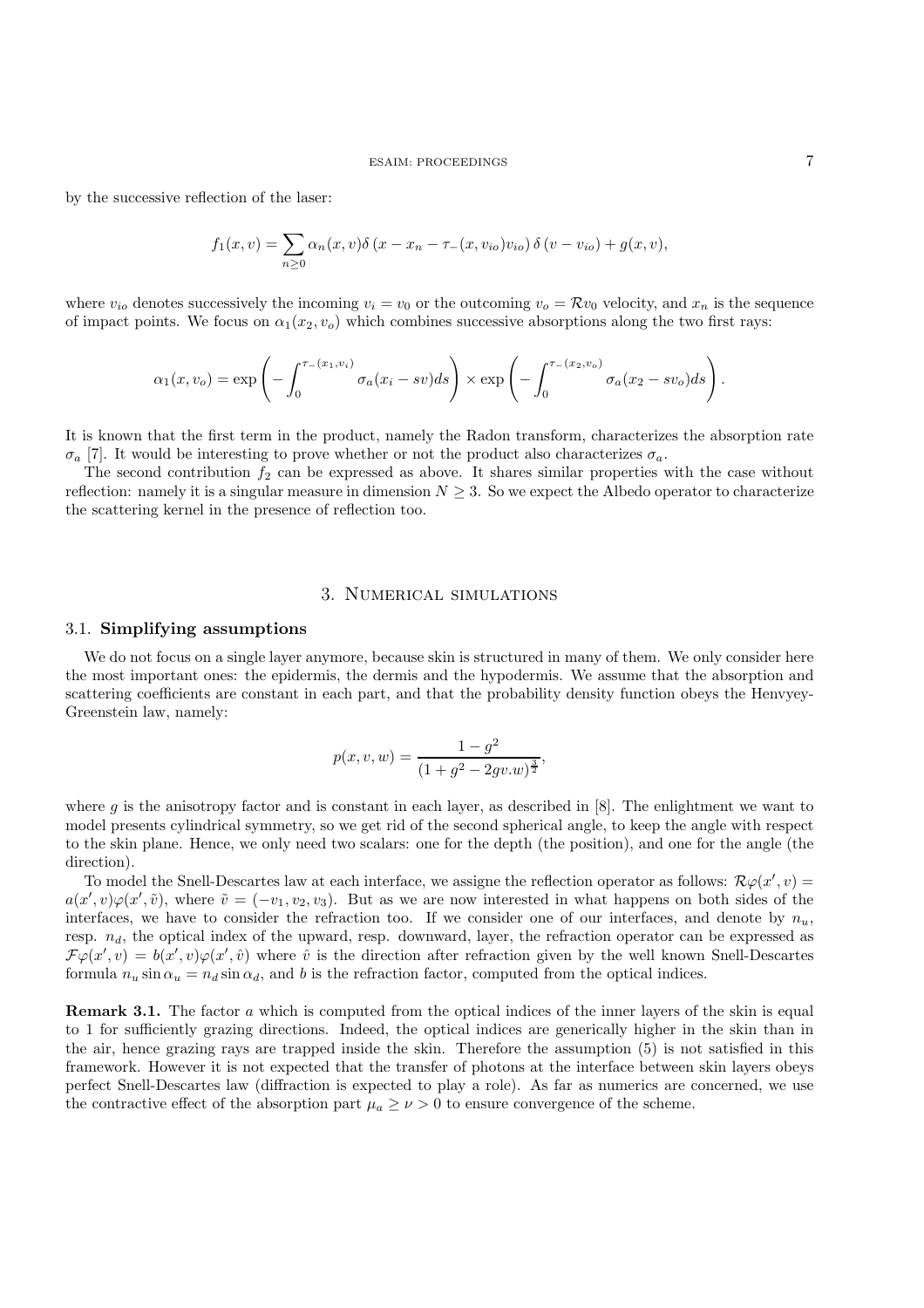## 3.2. Implementation

To get the discretization formula, we evaluate (1) in  $x - tv$ , then multiply by  $\exp\left(-\int_0^t \sigma_a ds\right)$  and integrate from  $t = 0$  to  $t = \Delta t$ :

$$
f(x,v) = \exp\left(-\int_0^{\Delta t} \sigma_a \,ds\right) f(x - v\Delta t, v) + \int_0^{\Delta t} \exp\left(-\int_0^t \sigma_a \,ds\right) A_2 f(x - tv, v) dt.
$$

where  $A_2$  is the scattering operator. In this formula, x is implicitely assumed to belong to  $\mathbb{R}^3$ . In order to adapt it to our unidimensional case, we have to choose properly the step  $\Delta x$ . We opt for  $(v.e_1)\Delta t = \Delta x$ , where  $v.e_1 = \sin(\Delta\theta) > 0$  is the vertical component of the first discrete velocity.

Assuming that the scattering is piecewise constant and writing this formula between two points, we obtain the following discretization formula:

$$
f^{n+1}(x + \Delta x, v) = f^{n+1}(x, v) \exp\left(-\frac{\sigma_a \Delta x}{v.e_1}\right) + \frac{1}{\sigma_a} \left(1 - \exp\left(-\frac{\sigma_a \Delta x}{v.e_1}\right)\right) A_2(f^n)(x, v).
$$
 (17)

The inputs are the values of the physiological parameters, and the output of interest is the reflectance spectrum of the corresponding skin (which is the information collected at the outward surface of the skin). Nevertheless, the intensity of the light is computed in the whole tissue. The structure of the code is the following:

- loop over all the wavelengths
- convergence loop, that does not stop until  $||f^{n+1} f^{n}|| < \varepsilon$
- loop over all the layers to propagate the light, using  $(17)$

• loop over all the layers to update the boundary conditions at each interface, using Snell-Descartes laws.

For each simulation, we monitor if the total mass is preserved, to ensure that the code do not create or destroy too much energy. For a source of total energy 1, the loss due to the code never exceeds 2%. To obtain the reflectance curve, we integrate, for a given wavelength, the light intensity at the upper surface over all the outgoing directions. This gives the reflectance, denoted by  $S(\lambda)$ . Then, we compute the so-called *relative* reflectance,  $S_r(\lambda)$ :

$$
S_r(\lambda) = \frac{S(\lambda) - S(380)}{S(780) - S(380)}.
$$

# 3.3. The direct problem

Our code has been compared to a reliable Monte-Carlo code that sends directly photons in the material. The following results have been obtained by setting in our code:

- [100, 100, 20] points for, respectively: epidermis, dermis, hypodermis,
- 160 angular samples for the whole sphere,
- 100 wavelengths, from 380 to 780 nm ,
- a tolerance of 10<sup>−</sup><sup>7</sup> for the convergence loop.
- and by sending 10000 photons in the Monte-Carlo code.

Remark 3.2. During this validations, we noted that the optical index of the hypodermis is crucial and severely affects both  $S$  and  $S_r$ .

Our simulation is based on the three main layers, whereas in the Monte-Carlo code, a multiplicative factor is used to take into account the full behaviour from the hypodermis. When a photon arrives at the dermishypodermis junction, it is either absorbed or reflected according to a pre-computed law. We show on the figure 2 the most delicate numerical experiment to reproduce. The optical index of the hypodermis has been carefully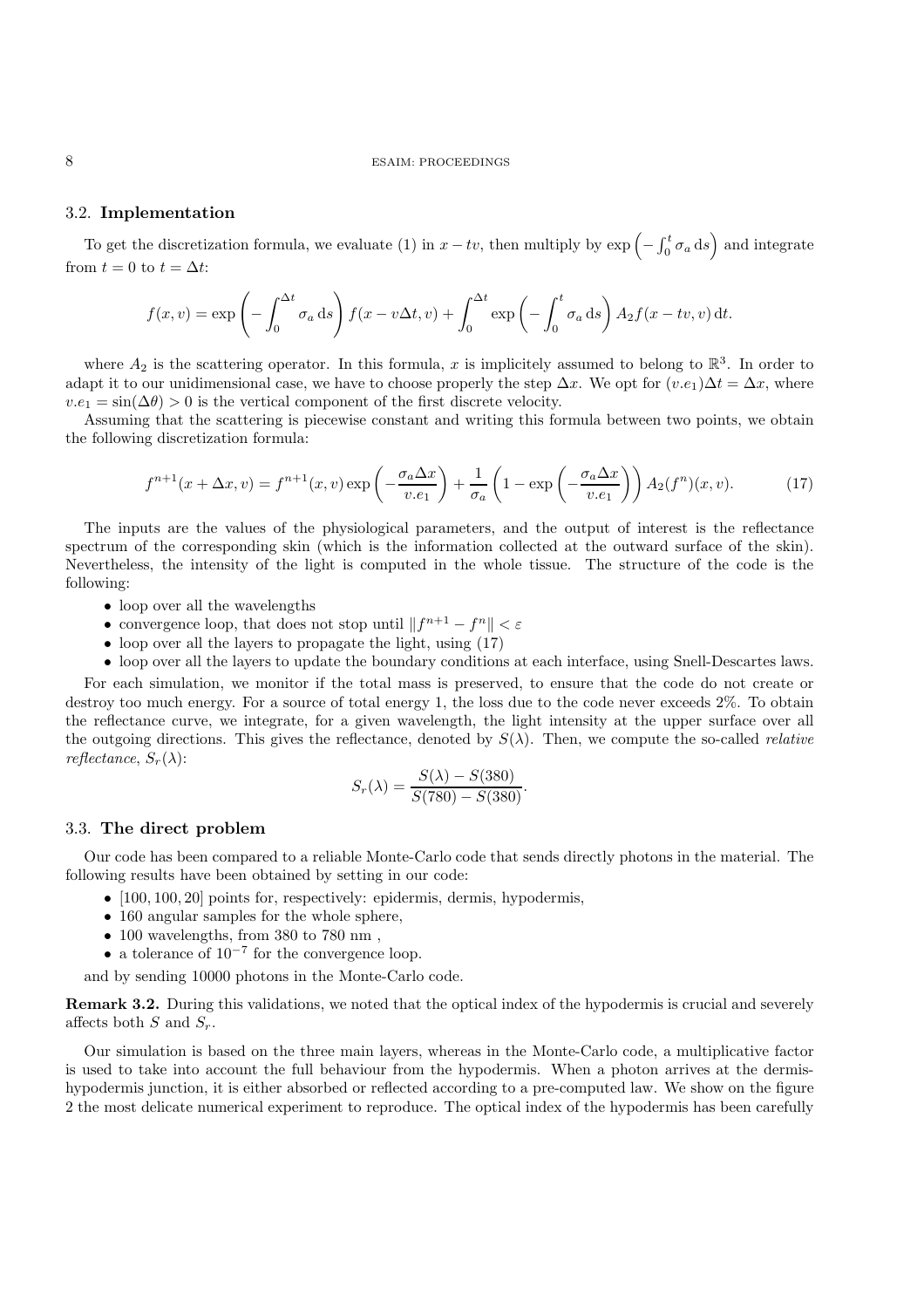

Figure 2. Relative reflectances for a given set of physiological parameters

chosen to adjust the relative spectrum in a good agreement. We gain a time factor from 2 up to 3 in the good cases as opposed to the Monte-Carlo code.



Figure 3. Relative reflectances for another set of physiological parameters

The figure 4 is a representation of the light intensity in the whole skin and for all the directions, for the wavelength  $\lambda = 456$  nm and for the following values of  $(\mu_a, \mu_s)$  in each layer: epidermis (1.69, 88.43), dermis (0.985, 260.11) and hypodermis (9.2720, 1186.4).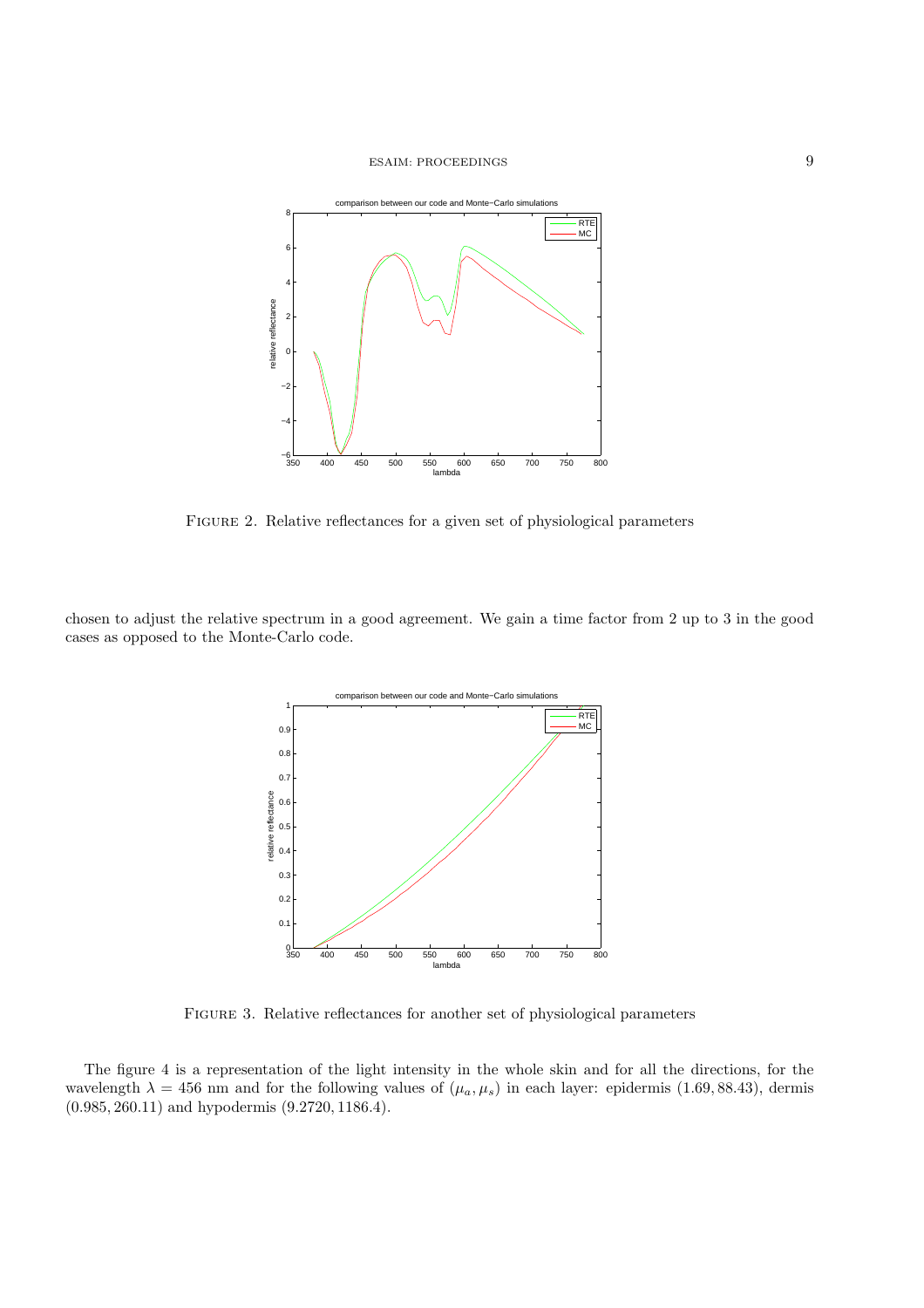

FIGURE 4. Light intensity for  $\lambda = 456$  nm

# 3.4. Study of the derivatives

It would be interesting to retrieve the physiological parameters from the reflectance curve. To this end, we observe that the derivative of the intensity with respect to a parameter  $p_i$  verifies the exact same transport equation with a given source term:

$$
v \cdot \nabla_x \frac{\partial f}{\partial p_l} + \sigma_a \frac{\partial f}{\partial p_l} = \int_{\mathbb{S}^2} k(v, w) \frac{\partial f}{\partial p_l}(x, w, \lambda) \, \mathrm{d}w - \frac{\partial \sigma_a}{\partial p_l} f + \int_{\mathbb{S}^2} \frac{\partial k}{\partial p_l}(v, w) f(x, w, \lambda) \, \mathrm{d}w. \tag{18}
$$

Hence the derivatives can be computed very easily from the same code and with the same scheme. So, once we have computed the light intensity, we use it in the source term of (18). From those derivatives, we can compute the derivatives of the reflectance curve with respect to each physiological parameter. On the figure 5, we present the derivatives of the reflectance curve with respect to three physiological parameters. This kind of result can help to understand in which range of wavelengths each component has a relative influence on the color of the skin. For example, looking at the right image, we can deduce that this physiological parameter has an influence on the color on the skin only for the wavelengths belonging to [450nm; 540nm].



FIGURE 5. Derivatives of  $S_r(\lambda)$  w.r.t. various physiological parameters